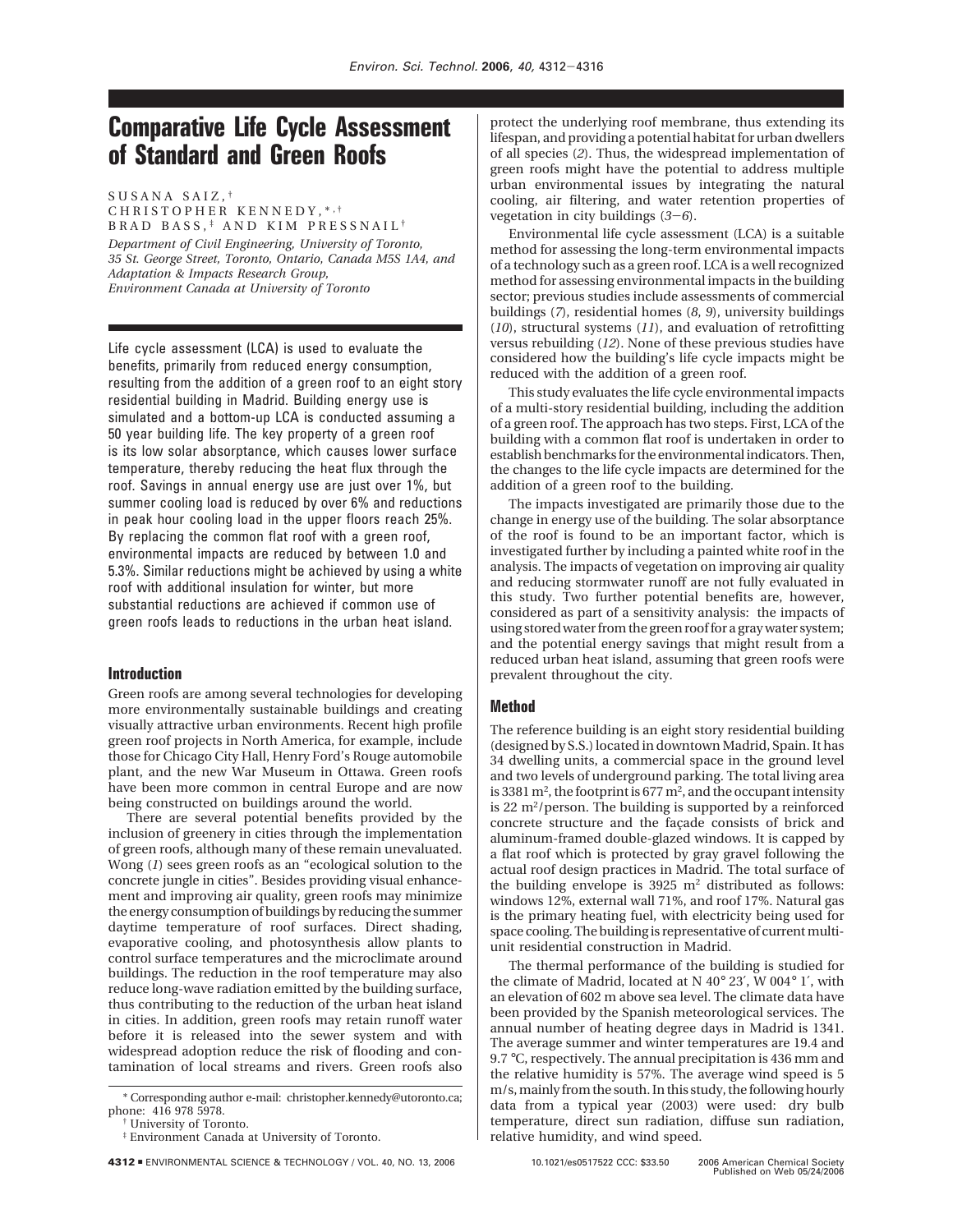|  |  |  |  | <b>TABLE 1. Thermal and Optical Properties of the Roof Materials under Dry Conditions</b> |  |  |  |  |  |  |  |
|--|--|--|--|-------------------------------------------------------------------------------------------|--|--|--|--|--|--|--|
|--|--|--|--|-------------------------------------------------------------------------------------------|--|--|--|--|--|--|--|

| roof type              | conductance<br>$(W/m^2 °C)$ | thermal capacity<br>(kJ/C) | solar<br>absorptance |
|------------------------|-----------------------------|----------------------------|----------------------|
| common flat roof (BFR) | 0.59                        | 479                        | 0.8                  |
| white roof (BWR)       | 0.59                        | 479                        | 0.4                  |
| green roof (BGR)       | 0.42                        | 519                        | 0.37                 |

Two alternatives to a Madrid-standard gray gravel flat roof (BFR) are considered in the main analysis: a green roof (BGR) and a reflective white roof (BWR). The common flat roof is made of "filtron tiles" composed of 4 cm extruded polystyrene insulation protected by a layer of gray gravel. The tiles are set on a PVC membrane which is adhered to the structural deck of the roof. The white roof has the same composition, but with a reflective paint coating on the external surface. The flat roof and white roof have the same thermal conductance, but differ in optical properties (Table 1). The gray gravel exterior surface on the flat roof is assumed to have an absorptance value of 0.8 (*13*). The reflective external coating in the white roof has an absorptance value equal to 0.4 (*14*). The green roof is an extensive system, meaning that it is lightweight and does not permit use as an amenity space for the building's tenants. As with the common flat roof, it includes filtron tiles set on a PVC membrane. A glass fiber filter layer is set on the filtron tiles, above which is 9 cm of soil substrate and the vegetation layer.

A combination of plant species including *Sedum sempervivum* (Sedum), *Opuntia aciculate* (Cactus), and *Larrea divaricata* (Desert shrub) is typically used in extensive green roof installations in this climate, covering the roof in both winter and summer. These are succulent plants characterized by their light green color and thick fleshy stems or leaves. These species have high resistance to drought and low maintenance requirements. A typical absorbance coefficient for succulent plants of 0.5 (*15*) was adjusted to account for energy consumed by evapotranspiration of 20% (*16*) and photosynthesis of 5% to give an equivalent solar absorbance of 0.37. The lower absorbance of the plants leads to lower roof temperatures.

The green roof has other minor impacts. The leaves and branches of the vegetation layer cause a reduction in the wind speed on the soil surface, creating an almost still layer of air. The reduction in convective heat transfer between the air and the roof surface is, however, considered to be negligible (*17*, *18*). Reported values for the conductivity of the vegetation layer range from 0.06 to 0.2 W/m2 °C (*19*, *20*), but the thermal resistance of the vegetation layer is small relative to the soil layer. The thermal conductivity of the pine bark and compost (10%) soil layer was assumed to vary with moisture content, with a maximum value of 1.08 W/m<sup>2</sup> °C at a saturated moisture content of 85% (*21*). The overall conductance of the green roof is thus lower than the common flat roof (Table 1).

The energy performance of the building was simulated using the Environmental Systems Performance-research (ESP-r) software (*22*, *23*). ESP-r is a finite element based integrated modeling package for the simulation of the thermal, visual, and acoustic performance of buildings. To simulate the indoor performance of the building, it has been divided into sixteen "zones" based on floor levels (Figure 1). An average occupancy was assumed to be 2 persons per apartment, with a typical heat load of 100 W per person (*24*). Artificial light averaging 200 W/dwelling is provided by incandescent lamps. To quantify the total inner loads in the building, the default "use profiles" given by ESP-r have been used for water, lighting, and outlets.

The model was validated through analysis of summer peak temperatures and heat fluxes using data for the hottest day



**FIGURE 1. Peak cooling energy reductions achieved in the zones of the building with addition of a green roof.**

in 2003. The key property of a green roof is its low solar absorptance, which results in a lower surface temperature, thereby reducing the heat flux through the roof. The peak hour temperature for the BFR is 65 °C, but only 35 °C and 42 °C for the BGR and the BWR, respectively. The peak temperature for the green roof compared favorably with the peak value of 39 °C reported for an experimental green roof in Madrid, which has the same thermal properties as that in the model. Modeled variations in surface temperatures over the hottest day also compared well with the experimental data (*25*). The difference in surface temperature of approximately 30 °C between common roofs and the green roof is also consistent with studies in Greece and Singapore (*1*, *18*).

Environmental LCA was conducted for the whole building and then with changing each roof option, assuming a 50 year building life. A "bottom-up" approach was taken using the Sima Pro life cycle inventory software (*26*). Sima Pro is a Life Cycle Inventory (LCI) modeling tool, which enables users to construct and evaluate products and systems, in this case using Spanish production data. Three stages of the life cycle were considered: material production and transportation; building operation; and building maintenance. The construction phase and the end-of-life phase were not included in this study due to a lack of available data. Comparable studies, however, indicate that these phases amount to a relatively small contribution over the whole life cycle of the building. For example, Junnila and Horvath (*7*) reported both that the construction phase accounted for only 2% in the climate change category and that its maximum contribution was 6% in the eutrophication category. Building demolition accounts for only 1% and 5% of the contributions to the climate change and eutrophication categories, which is smaller than the contributions of construction and use. Consequently, the omission of the construction and the demolition phase is not expected to significantly affect the final results.

The amounts of materials used in the construction have been obtained from the project specifications and data provided by the construction company SOGIM S.A.U. The material masses and component lifespans, ranging from 10 to 50 years, are given in Table S1 in the Supporting Information. The changes to material content in replacing the common flat roof with a green roof are relatively minor. Following typical practices, local plants and substrate are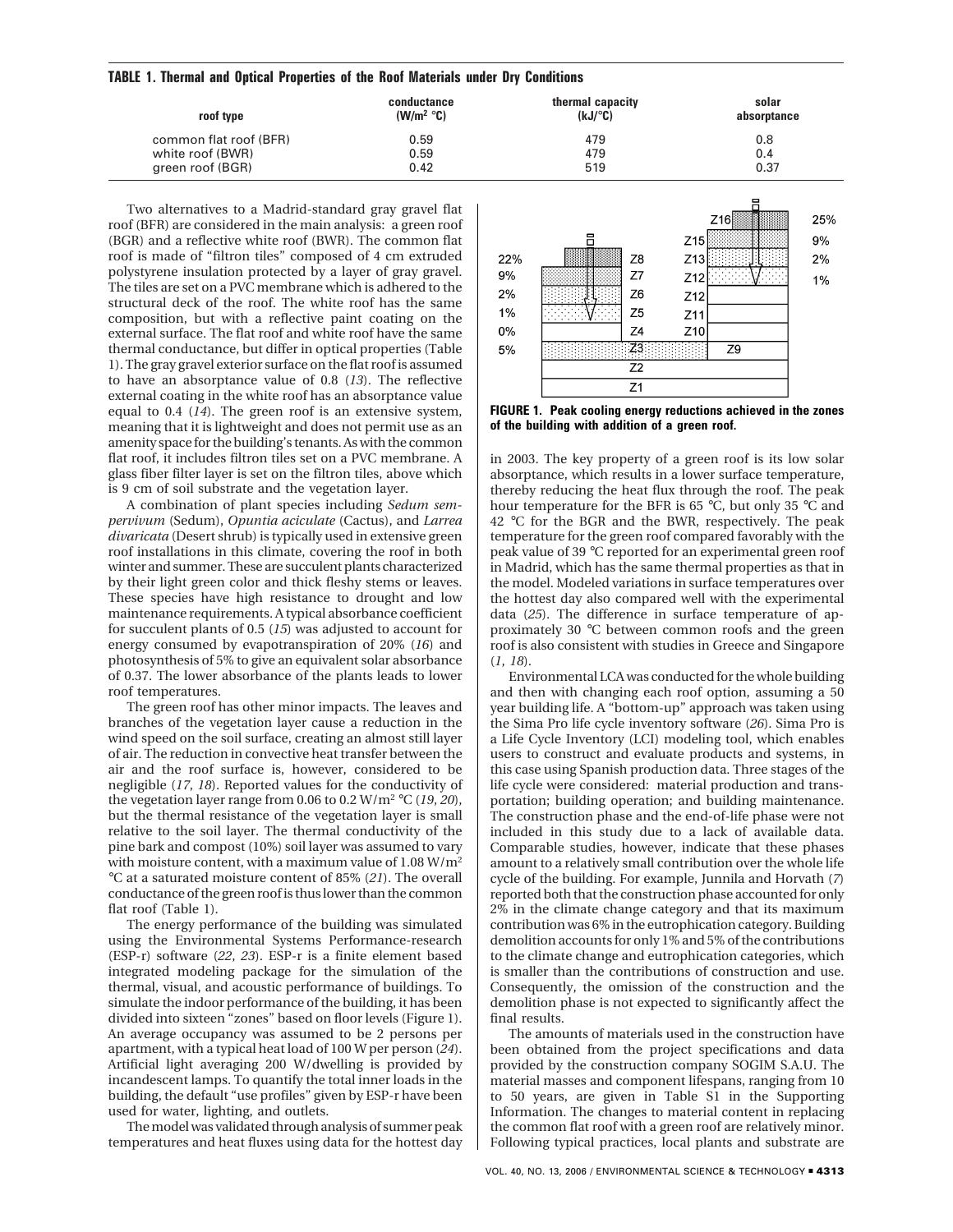### **TABLE 2. Annual Energy Consumption for the Building with Common Flat Roof (BFR) and Reductions for Green Roof (BGR) and White Roof (BWR)**

|                                  |                                  | $%$ change |            |
|----------------------------------|----------------------------------|------------|------------|
|                                  | <b>BFR</b> energy<br>consumption | <b>BGR</b> | <b>BWR</b> |
| heating (kWh) from natural gas   | 240,800                          | $-0.12$    | $+0.7$     |
| cooling (kWh) from electricity   | 90,200                           | $-6.2$     | $-4.0$     |
| lighting (kWh) from electricity  | 31,800                           | 0          | 0          |
| outlets (kWh) from electricity   | 66,100                           | 0          | 0          |
| hot water (kWh) from natural gas | 71,000                           | 0          | 0          |
| total (kWh)                      | 500,000                          | $-1.2$     | $-0.4$     |

used for the green roof (*27*). The main change to the roof is the replacement of 78 t of gravel with 49 t of porous concrete.

Annual energy consumption in the building's heating and cooling system was calculated using ESP-r, configured for residential buildings under Spanish regulations NBE CT-79 (*28*). The energy source for heating and hot water systems is natural gas. Lighting, cooling, and outlets use electricity, which in Spain is generated from coal (31%), lignite (10%), oil (9%), uranium (35%), hydropower (13%), and natural gas (2%), according to Sima Pro.

A check was made to see that the building performance was structurally adequate for the different types of roof. With spans of 4-6 m, the structure of the roof is a reinforced concrete slab with hollow concrete blocks to reduce its weight. The governing criterion for the slab design is deflection. According to the Spanish structural design regulations EHE-98 (*29*) the slab thickness of 30 cm allows it to bear a load of 100 kN/m2. The design load is calculated to be 79 kN/m2 for the common flat roof and 81 kN/m2 for the green roof. Thus, the installation of the green roof does not have an

impact on the roof structure and the roof deck is the same in the three cases studied. Furthermore, the columns of the structure are not affected, since the minimum size required according to the Spanish regulations ( $250 \times 250$  mm) is larger than that needed to support the load imposed by the green roof.

# **Results**

**LCA of Reference Building with Common Flat Roof.** Energy consumption gives rise to a significant component of environmental impacts in the use phase of the building's life cycle. The total annual energy consumption for the reference building was 500 000 kWh, of which 240 800 kWh was for space heating and 90 200 kWh was for cooling (Table 2). This energy consumption is not uniform within the building; zones with a higher fraction of exterior have higher energy consumption. The levels of cooling energy consumed per m2 in the upper zones Z8 and Z16 are, respectively, 72% and 38% higher than the average across the building (40 kWh/  $m<sup>2</sup>$ ).

For the reference building, the LCA shows that the highest environmental impacts are associated with the use phase (Figure 2; Table 3). This phase accounts for more than 50% of the total environmental impact in all categories analyzed, and is especially high for abiotic depletion, acidification, terrestrial ecotoxicity, and eutrophication categories. For these categories, the use phase accounts for 71-83% of the total environmental impacts.

Within the use phase, the main environmental impact in all categories is from the subsystems which use electricity as an energy source (e.g., outlets, cooling, lighting). Of these the cooling subsystem is the most important, accounting for more than 30% in all the impact categories, except human toxicity and global warming potential. In those categories, it accounts for 20%. The heating subsystem, fed with natural



Materials Use Maintenance

**FIGURE 2. Relative contribution of stages on the reference building's environmental impacts over a 50 year life span (with common flat roof).**

|  |  |  | TABLE 3. Environmental Impacts for the Building with Common Flat Roof (BFR) over a 50-year Building Life Span |
|--|--|--|---------------------------------------------------------------------------------------------------------------|
|  |  |  |                                                                                                               |

| impact category                | impact indicator        | materials<br>phase | use<br>phase | maintenance<br>phase | total  |
|--------------------------------|-------------------------|--------------------|--------------|----------------------|--------|
| abiotic depletion              | ton Sb equiv.           | 18.4               | 73.6         | 11.4                 | 103    |
| global warming (GWP100)        | ton $CO2$ equiv.        | 2,900              | 8,970        | 1,630                | 13,500 |
| ozone layer depletion (ODP)    | kg CFC-11 equiv.        | 0.32               | 0.88         | 0.08                 | 1.28   |
| human toxicity                 | ton 1,4-DB equiv.       | 950                | 2,180        | 574                  | 3,700  |
| photochemical oxidation        | ton $C_2H_2$            | 0.72               | 1.71         | 0.49                 | 2.92   |
| acidification                  | ton $SO2$ equiv.        | 12.4               | 43.7         | 2.57                 | 58.6   |
| eutrophication                 | ton $PO_4$ equiv.       | 0.42               | 2.19         | 0.04                 | 2.65   |
| freshwater aquatic ecotoxicity | ton 1,4-DB equiv.       | 75.4               | 152.5        | 10                   | 238    |
| marine aquatic ecotoxicity     | $103$ ton 1,4-DB equiv. | 3,630              | 5,190        | 181                  | 9,000  |
| terrestrial ecotoxicity        | ton 1,4-DB equiv.       | 3.85               | 23.65        | 2.44                 | 29.9   |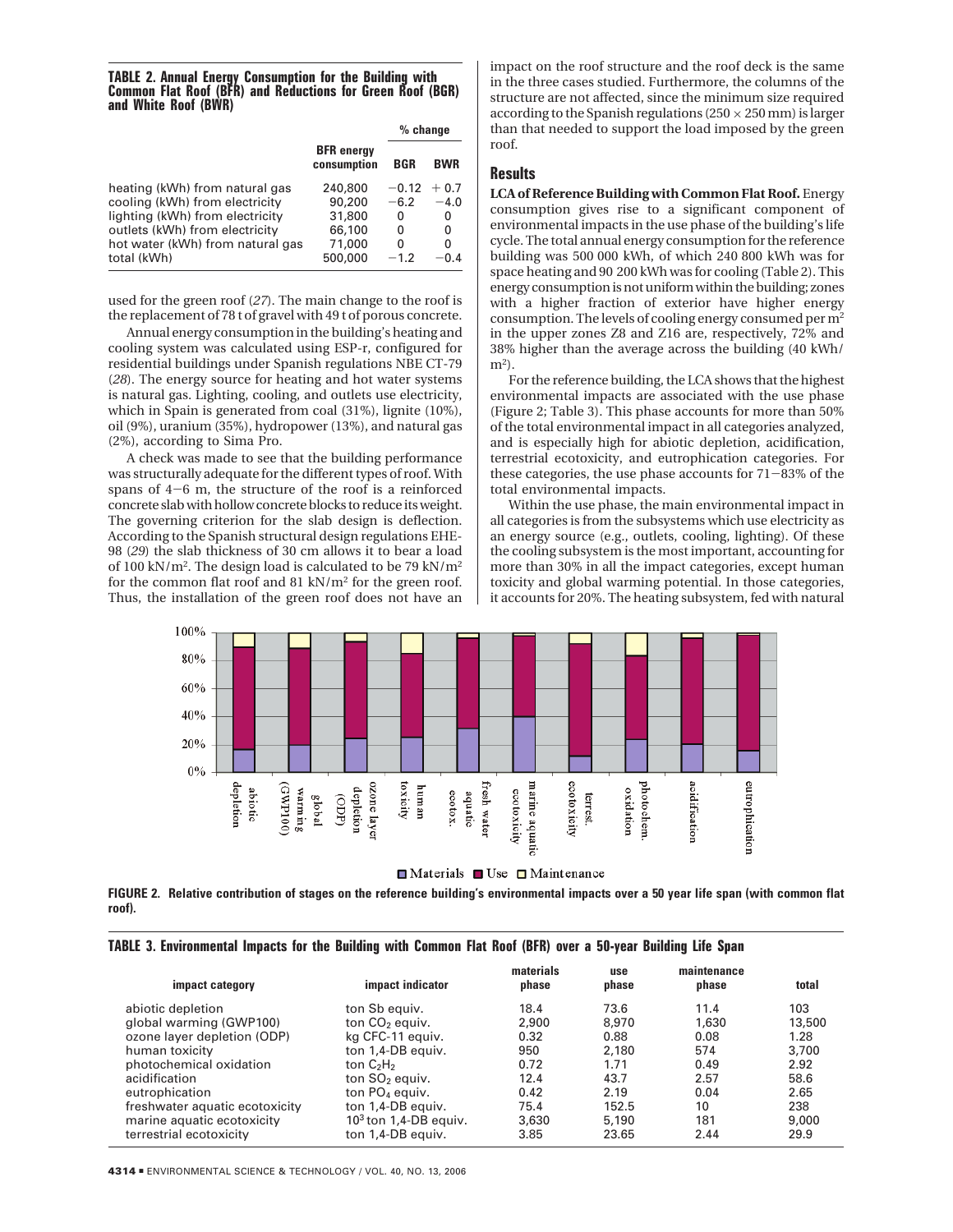|  | TABLE 4. Changes in Environmental Impacts over a 50-year Building Life Span upon the Addition of a Green Roof (BGR) |  |  |  |
|--|---------------------------------------------------------------------------------------------------------------------|--|--|--|
|  |                                                                                                                     |  |  |  |

| impact category                | impact indicator        | $\Delta$ materials | $\Lambda$ use | $\Lambda$ maintenance | $\Delta$ total | % change total |
|--------------------------------|-------------------------|--------------------|---------------|-----------------------|----------------|----------------|
| abiotic depletion              | ton Sb equiv.           | 0.02               | $-4.72$       | $-0.50$               | $-5.20$        | $-5.0$         |
| global warming (GWP100)        | ton $CO2$ equiv.        | 2.0                | $-101$        | $-40.0$               | $-139$         | $-1.0$         |
| ozone layer depletion (ODP)    | kg CFC-11 equiv.        | 0.00               | $-0.02$       | $-0.01$               | $-0.03$        | $-2.4$         |
| human toxicity                 | ton 1,4-DB equiv.       | 1.00               | $-81.0$       | $-15.0$               | $-95.0$        | $-2.6$         |
| photochemical oxidation        | ton $C_2H_2$            | 0.00               | $-0.06$       | $-0.02$               | $-0.08$        | $-2.7$         |
| acidification                  | ton $SO2$ equiv.        | 0.00               | $-0.96$       | $-0.29$               | $-1.25$        | $-2.1$         |
| eutrophication                 | ton $PO4$ equiv.        | 0.00               | $-0.13$       | $-0.01$               | $-0.14$        | $-5.3$         |
| freshwater aquatic ecotoxicity | ton 1,4-DB equiv.       | 0.06               | $-6.00$       | $-0.40$               | $-6.34$        | $-2.7$         |
| marine aquatic ecotoxicity     | $103$ ton 1,4-DB equiv. | 0.00               | $-211$        | $-4.00$               | $-215$         | $-2.4$         |
| terrestrial ecotoxicity        | ton 1.4-DB equiv.       | 0.00               | $-0.35$       | $-0.10$               | $-0.45$        | $-1.5$         |

gas, has the largest relevant impact in abiotic depletion and global warming potential, accounting for 30% of the impacts in these categories. The contribution of the water subsystem in the human toxicity category is significant, accounting for 20%.

Broadly speaking, the materials phase accounts for about 20% of environmental impacts in most categories. This phase is most significant for marine aquatic ecotoxicity (40%) and freshwater ecotoxicity (30%). The embodied energy of the main components of the roof is higher than the most abundant materials in the buildings (e.g., PVC membrane 80 MJ/kg vs clay bricks 2.5 MJ/kg) (*30*); nevertheless, the contribution of the roof to the environmental burden of the materials phase is small as the roof accounts for only 1% of the total building mass.

**Change in Life Cycle Impacts with Addition of Green Roof.** The savings in annual energy consumption for the two alternate roofs are shown in Table 2. The reduction in annual energy use with the green roof is 1.2%. This is primarily due to summer cooling load reductions of over 6%, although the addition of a green roof provides energy savings in both warming and cooling seasons. In the winter, the additional thermal resistance of the soil layers more than compensates for the reduction in solar radiation due to the vegetation layer. In the summer, however, the reduction in solar radiation on the green roof is a significant benefit. For example, for the upper floors, the peak hour cooling load is reduced by as much as 25% relative to the common flat roof. This indicates the importance of the roof in relation to the energy consumption of the building, especially for cooling energy (Figure 1).

The importance of the optical properties of the surface can be seen in the results for the white roof: the cooling energy reduction of 4% is exclusively attributable to the reduction in the absorptance of the roof surface since the common roof (BFR) and the white roof (BWR) have the same roof conductance. The reduction of solar heat gains through the white roof, however, causes an increase in winter heating energy consumption under the BWR.

By substituting the common flat roof with the green roof, environmental impacts are reduced in all the categories by between 1.0 and 5.3% (Table 4). Most of the reductions are in the use-phase since the main effect of the green roof on the building is the reduction of the cooling energy consumed during its service life. The largest reductions are in the categories of abiotic depletion and eutrophication. The global warming potential is reduced by just 1%. The differences in reductions between impact categories are a reflection upon the extent to which impacts are associated with electricity for summer cooling versus natural gas for winter heating. For example, abiotic depletion is associated with mining of coal and lignite used for electricity generation, but not as much with natural gas production. Global warming is associated with both natural gas and the mix of technologies used for electricity generation (coal, oil, etc.), but since the addition of the green roof only significantly changes impacts

of the latter, the percentage change in global warming potential is seen to be small.

The change to the green roof also has a minor impact within the maintenance phase of the LCA. Of relevance is the expected increase in the life of the roof membrane from 10 to 40 years when it is covered by the soil substrate of the green roof (*31*). Use of the green roof alleviates production and transportation of roof materials, specifically PVC, which is a contributor to the environmental burden caused by the roof materials production.

## **Discussion**

The reduction in energy consumption for space cooling is a significant factor in reducing life cycle environmental impacts of the residential building. Due to a lower absorption of solar radiation and lower thermal conductance, the addition of a green roof is estimated to reduce annual energy consumption by just over 1%. While such an energy saving might be considered small, it should be recognized that the green roof was added to just 16% of the building's exposed surface area. Greater energy reductions would be achieved with a larger roof-to-envelope ratio, such as with a low-rise building.

The results show that environmental impacts are reduced most significantly in categories associated primarily with electricity generation, but the size of these changes perhaps requires further consideration. One issue is whether it is appropriate to assess environmental impacts based on the average electricity mix, as done here, or by the marginal change in electricity generating impacts near peak production. The benefits of cooling by green roofs are particularly important at peak temperatures as shown in Figure 1. At peak demands it is likely that additional electricity is supplied by coal or natural gas generating stations, as opposed to nuclear plants, which typically provide base power. If this is the case, then the marginal environmental impacts of using green roofs would be higher than the  $1-5\%$  range found in this study.

It should also be recognized that the use of a white roof provides some of the cooling benefits that have been shown for the green roof. The reduction in cooling energy with the white roof is 65% of that with the green roof (Table 2), leading to changes in environmental impacts of the same order in categories dominated by electricity generation. Such a comparison is contingent on the values of solar absorptance (Table 1), i.e., the white roof is kept clean and the green roof maintains healthy green vegetation and contains sufficient water for evapotranspiration. Additional insulation would be required with the white roof in order to compensate for heat losses due to increased solar reflection in the winter.

Moreover, use of green roofs may preclude potential benefits from solar water heaters, passive solar heating, or daylighting. A future analysis that compares the overall environmental performance of such alternatives would be worthwhile.